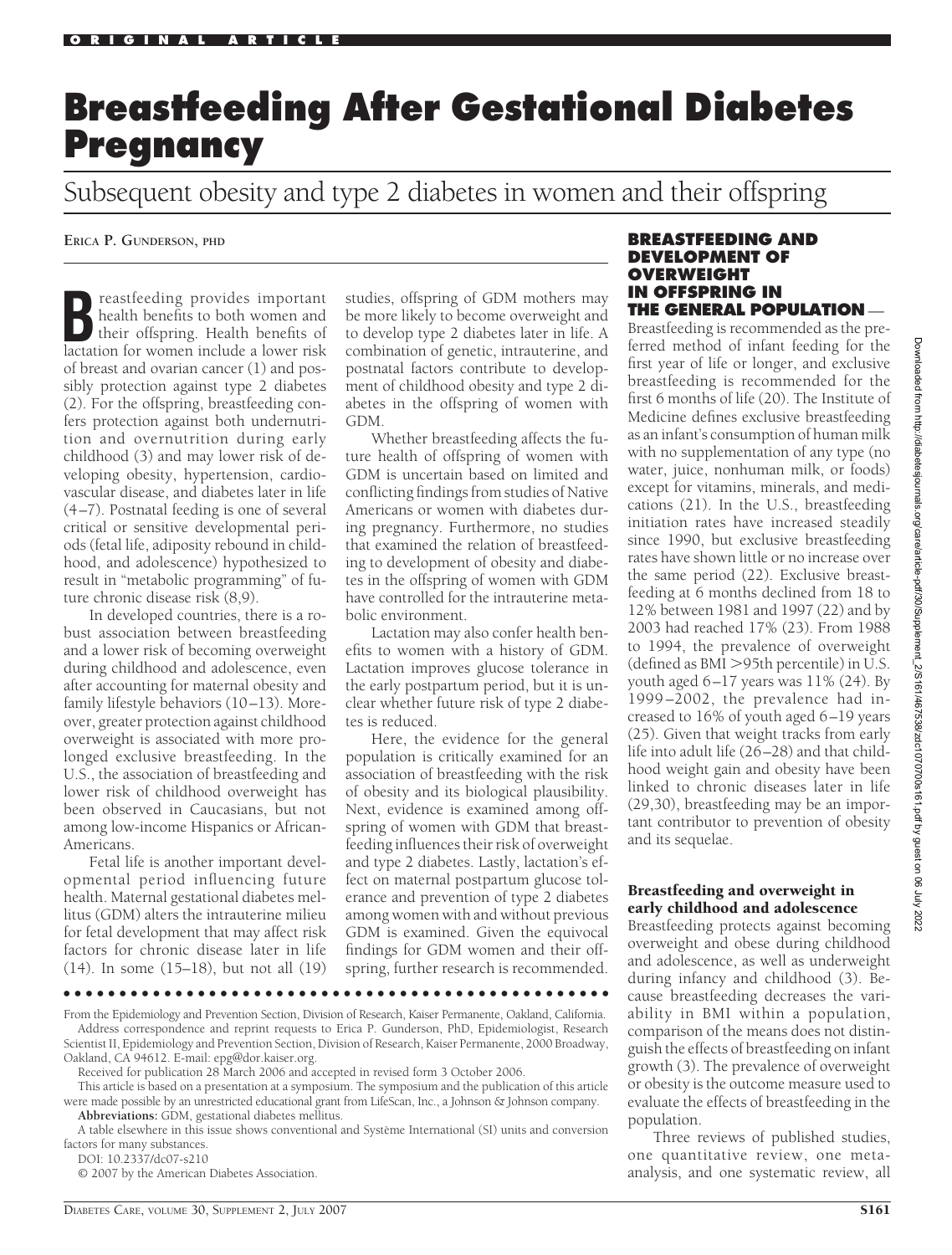# *Breastfeeding after GDM pregnancy*

concluded that breastfeeding reduces the risk of overweight in children and adolescents (11–13). Of six additional studies not included in these reviews, four reported protective associations adjusted for covariates (31–34), one found that adjustment for paternal attributes abolished the association (35), and another had mixed findings (36). Overall, 21 studies that included 100 or more subjects per feeding group and examined overweight or obesity in children at least 3 years of age provide the most informative estimates (3,10,31–39). In 17 of these 21 studies, breastfeeding resulted in a 20 – 50% lower risk of overweight depending on duration of breastfeeding and degree of supplementation. Adjustment for maternal obesity, infant birth weight, and other confounders generally attenuated, but did not abolish, the association. In a meta-analysis of 17 studies, Harder et al. (13) found a strong dose-response relationship between increasing duration of months of breastfeeding and 4% reduction in risk of overweight per month of breastfeeding unadjusted for potential confounders.

A quantitative review of 61 studies focusing on infant feeding and obesity through the life course concluded that breastfeeding moderately reduced the risk of overweight (12). Among 28 studies reporting odds ratios (ORs), breastfeeding was associated with a lower risk of obesity, compared with formula feeding (OR 0.87, 95% CI 0.85– 0.89). A stronger inverse association between breastfeeding and obesity was found in 11 studies with -500 subjects (OR 0.43, 95% CI 0.33– 0.55). The consistency of the association across all age-groups, from infancy to adulthood, suggests that early breastfeeding may have lasting protective effects independent of dietary and physical activity patterns later in life (12).

The association of breastfeeding with child overweight may vary by race/ ethnicity and maternal attributes such as smoking, pregravid obesity, and diabetes during pregnancy. In two studies of lowincome U.S. children aged 4 years (73,000 in Ohio and 177,000 across the U.S.), breastfeeding was associated with a lower risk of child overweight and obesity in non-Hispanic white children, but no relationship was found among African-American or Hispanic children (3,31). In mothers who smoked during pregnancy, breastfeeding was not found to reduce risk of obesity in the offspring (35). This may be because maternal smoking during pregnancy retards fetal growth, which then leads to rapid postnatal growth and higher risk of obesity in the offspring (31). Disparities by race/ ethnicity group and maternal attributes (i.e., smoking) in the association of breastfeeding with child overweight warrant further investigation.

To our knowledge, maternal GDM during pregnancy was examined as a potential confounder in only one study of breastfeeding and risk of overweight in the general population (31). Maternal GDM was associated with a 30% higher risk of obesity in adolescent offspring after adjustment for duration of breastfeeding and other potential confounders, but no data were presented to determine whether breastfeeding influenced the risk of overweight specifically among the offspring of women with GDM (17).

#### Influence of maternal obesity on breastfeeding and overweight in offspring

Maternal obesity represents genetic and intrauterine and postnatal environmental influences on the development of offspring (14). Maternal pregravid obesity is correlated with fetal macrosomia and subsequent obesity in the offspring (40). In most studies, the reduction in risk of overweight in childhood with breastfeeding has remained after adjustment for or stratification by maternal or parental BMI (3,10,11,31–39). Maternal pregavid obesity has been found to be a significant effect modifier in the association between breastfeeding and child overweight (33). Longer duration of breastfeeding was associated with lower prevalence of offspring overweight across all levels of maternal body size, but risk of overweight remained higher among children of obese women within each category of infant feeding. Specifically, children of obese mothers who did not breastfeed had the highest prevalence of overweight at 2–14 years of age (31.5%) compared with the children of normal-weight women who breastfed for 4 months or longer (6.0%) (33). Breastfeeding appears to confer protection against overweight for children of obese mothers.

# Limitations of studies on breastfeeding and growth in children

There is a strong association between prolonged exclusive breastfeeding and lower risk of overweight in childhood and adolescence for the general population. Residual confounding by parental attributes

and/or family environment is a potential limitation, because breastfeeding is a behavior that is self-selected and women are not randomized to breastfeeding or formula feeding. Sources of bias  $(41)$  include *1*) confounding by higher socioeconomic status of women in developed countries who choose to breastfeed and who are less likely to overfeed their infants, independent of the feeding method; *2*) reverse causality that "creates a bias in the opposite direction: slow-growing infants" may be deliberately supplemented or weaned to reverse this poor growth trend; and *3*) selection bias may result because "fastgrowing infants" have greater hunger demands that leads to supplementation to reduce crying, and only infants whose growth demands are met by their mother's milk supply continue to breastfeed. Future studies should measure behavioral and feeding attributes of infants to quantify and estimate their impact on the risk estimates and whether biases exist.

One method to address these potential biases used a cluster-randomized design of breastfeeding support in the Republic of Belarus (41). Infants who received prolonged exclusive breastfeeding showed patterns of growth characterized by higher weight and length growth (*z* scores) through 3 months of age, with slower growth thereafter to 12 months of age compared with infants weaned at earlier ages. It is possible that breastfeeding may be a marker for more healthful behaviors in families rather than exerting a true biological effect. However, the robustness of the protective association in the general population, breastfeeding's effects on infant growth patterns, and emerging evidence of physiological differences in metabolism support a causal relationship.

#### **EFFECTS OF BREASTFEEDING AND MATERNAL DIABETES DURING PREGNANCY ON THE OFFSPRING** — Maternal dia-

betes during pregnancy affects fetal growth and development through the altered intrauterine milieu. Relatively few studies have examined breastfeeding and subsequent obesity or diabetes in the offspring of women with GDM. Of seven studies, four included mixed samples of mothers with diabetes during pregnancy, women with pregestational diabetes, or women with GDM; two examined the offspring of Pima Indians and maternal diabetes status during pregnancy; and one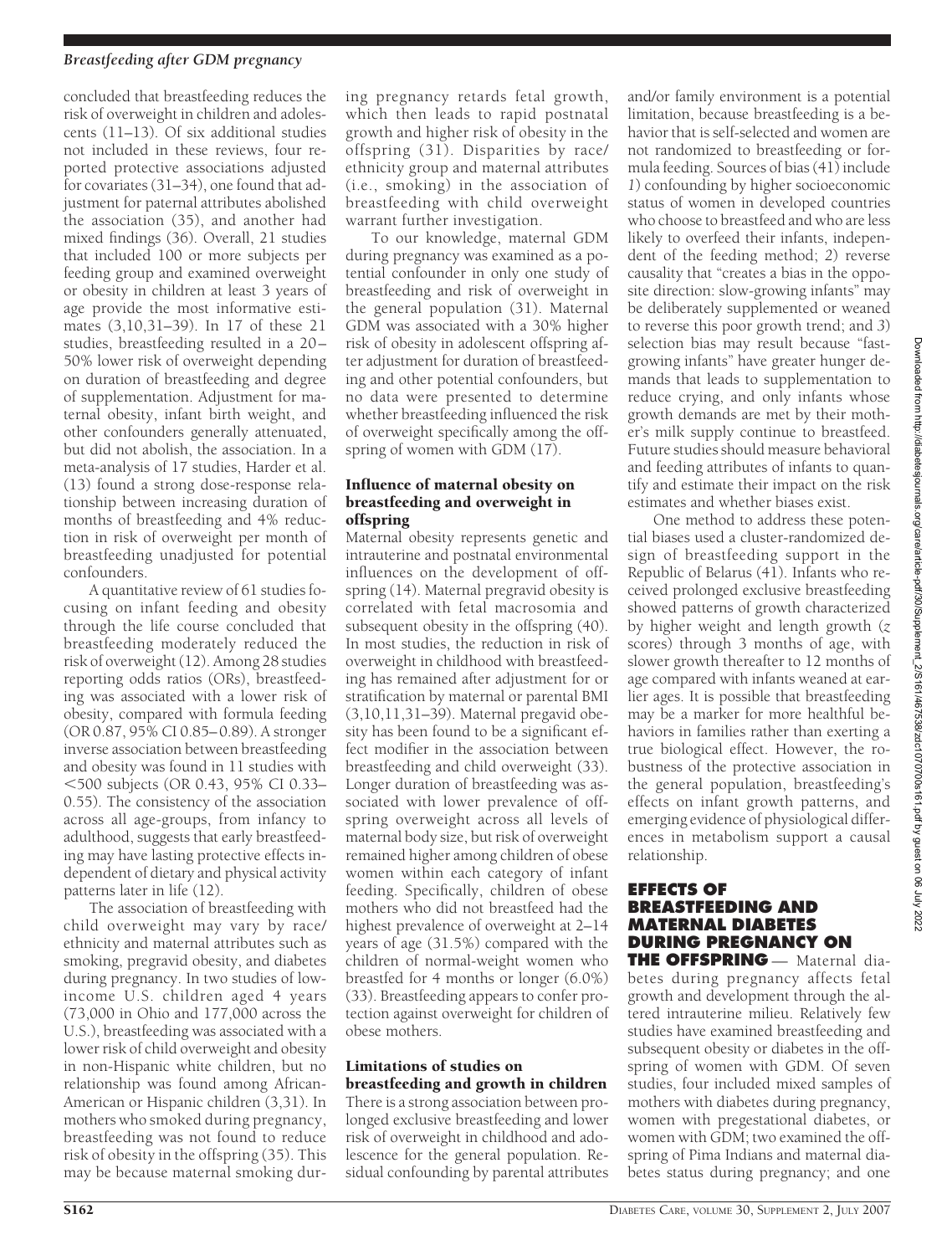examined offspring of mothers with previous GDM only.

# Breastfeeding and subsequent overweight and diabetes in offspring

Research on breastfeeding and subsequent diabetes in the offspring has been largely focused on women with type 1 diabetes. Less is known about breastfeeding and development of obesity and type 2 diabetes, specifically among the offspring of women with a history of GDM. Breastfeeding has been linked to lower rates of type 1 diabetes among genetically susceptible individuals (42). Early introduction of cow's milk or other foods are hypothesized to trigger autoimmune responses leading to type 1 diabetes, especially among children with high-risk HLA genotypes, but findings are inconclusive (43). Growth patterns among children of women with diabetes, including those with GDM, in general are slower after birth through the first 2 years of life, with rapid weight gain thereafter (44,45).

Differences in breast milk constituents between women with and without diabetes are hypothesized to affect infant growth and development of overweight. Whether breast milk from mothers with diabetes differentially influences early infant growth compared with banked donor breast milk has been evaluated in a nonrandomized longitudinal study of German children born to mothers with diabetes during pregnancy. The cohort included 83 women with type 1 diabetes and 29 women with GDM (46,47). The highest tertile of breast milk intake from mothers with diabetes during the first week of life was associated with twice the risk of overweight, defined as relative body weight above 110% at 2 years of age, compared with the lowest tertile (OR 1.91, 95% CI 1.10 –3.30) (46). The association was strengthened after adjusting for age, sex, type of maternal diabetes, and maternal BMI (OR 2.51, 95% CI 1.32–5.04), and a stratified analysis of GDM women showed a similar trend. Furthermore, an inverse association with overweight risk was found for the highest versus lowest tertile of banked donor breast milk intake. A subsequent analysis of the same cohort examined the association between later breastfeeding and total duration of breastfeeding and risk of overweight at age 2 years in the offspring. These factors were strongly associated with child overweight in minimally adjusted models but exhibited no independent relationship once early neonatal

breast milk from diabetic mothers was included in the model (47). Findings for impaired glucose tolerance during early or later neonatal periods were inconsistent. Limitations of the study include the following: lack of randomization to source of breast milk, no data on prenatal and postnatal maternal blood glucose control, no description of the specific indications for donor breast milk supplementation (e.g., poor infant feeding, neonatal hypoglycemia, and weight loss), and no adjustment for total volume of milk intake from all sources, which in 23 infants included artificial formula. Total volume of milk ingested tended to be higher among infants of mothers with GDM. Higher intake of breast milk from mothers with diabetes may merely be a marker for higher energy intake, leading to rapid growth that is driven by intrauterine "metabolic programming" rather than postnatal exposures.

In the Nurses' Health Study, risk of overweight (based on self-reported weight and height) at age  $9-14$  years among offspring of mothers who had diabetes during pregnancy (419 with GDM and 56 with pregestational diabetes) was inversely associated with having been breastfed during the first 6 months of life. This association was similar to that among offspring of normal-weight women (*n* 8,617) and overweight women (*n* 6,190) without diabetes during pregnancy (48). Another study of 324 offspring of mothers with GDM from Berlin, Germany, found that exclusive breastfeeding for  $>3$  months was associated with a lower risk of overweight  $(>90$ th percentile) at ages 2– 8 years (OR 0.55, 95% CI 0.33– 0.91), but lower risk of overweight was limited to offspring of obese GDM mothers (49).

The first study to examine the relationship between breastfeeding and development of type 2 diabetes in the offspring was conducted in the Pima Indians, a population with a high prevalence of type 2 diabetes (7). Exclusive breastfeeding compared with exclusive bottle-feeding during infancy was associated with a lower prevalence of type 2 diabetes (OR 0.41,  $95\%$  CI 0.18 $-0.93$ ) among individuals between the ages of 10 and 39 years adjusted for age, sex, parental diabetes, and birth weight (7). However, this study did not examine whether maternal diabetes during pregnancy altered the observed association with breastfeeding.

The only prospective study, to our

knowledge, that examined breastfeeding and the risk of type 2 diabetes in the offspring of women with GDM involved this same cohort of Pima Indians. Women were tested with a 75-g oral glucose tolerance test during their pregnancies and were classified as having diabetes during pregnancy according to World Health Organization criteria. Follow-up of the women and their children starting at 5 years of age was conducted through a biennial standardized examination and oral glucose tolerance tests. Among offspring 10 –39 years of age whose mothers did not have diabetes during pregnancy (*n* 551), the adjusted prevalence of type 2 diabetes was 6.9% for those exclusively breastfed for at least 2 months and 11.9% for those not breastfed (OR 0.56, 95% CI 0.41–0.76) (50). Among 21 offspring whose mothers had diabetes during pregnancy, the prevalence of type 2 diabetes was lower for those exclusively breastfed versus those not breastfed (30.1 vs. 43.5%), but statistical significance was not reached (50). The risk estimates were adjusted for age, sex, birth weight, birth date, and the presence of diabetes in either parent. However, other potential confounders including sibship status and severity of diabetes during pregnancy were not taken into account.

A case-control study examined breastfeeding and risk of type 2 diabetes in the offspring in 46 children below 18 years of age with type 2 diabetes and 92 age- and sex-matched control subjects from a clinic serving Native Canadians. Their mothers had preexisting type 1 diabetes, GDM, or no diabetes during pregnancy. The risk of type 2 diabetes was lower among offspring who were breastfed longer than 12 months versus none (OR 0.24, 95% CI 0.13– 0.84) adjusted for type of maternal diabetes during pregnancy (51). Only 22 of 138 mothers had GDM during pregnancy. Limitations of the study were that case and control subjects were not matched by actual birth year, the association was absent at shorter duration of breastfeeding, and there was no adjustment for parental socioeconomic status and area of residence.

A limitation of all studies is that risk estimates were not adjusted for maternal blood glucose control during pregnancy. To date, evidence that breastfeeding protects the offspring of women with GDM from developing overweight and type 2 diabetes is inconclusive.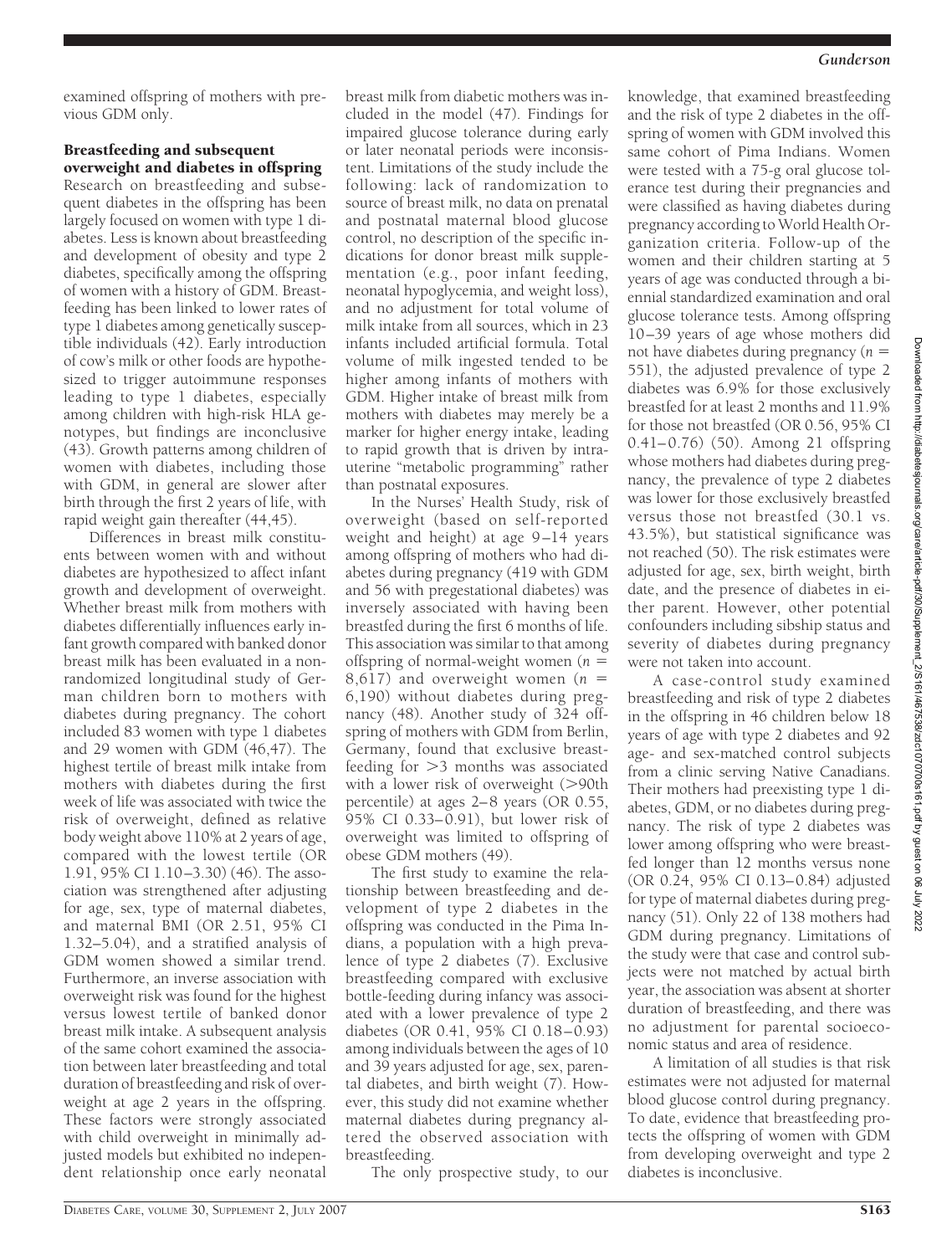# Lactogenesis in women with previous GDM

Lactation may be more difficult for women with GDM because both maternal diabetes and obesity can delay the onset of lactogenesis (52,53). Furthermore, medical management of their newborns that involves provision of supplemental milk feedings may interfere with maternal milk production. In obese women, lactogenesis may be impaired because of lower physiological levels of prolactin in response to suckling (52). Delayed milk production may lead to lower rates of breastfeeding and shorter duration among obese women (53). A small sample of women with GDM were observed to have no marked delays based on similar concentration of lactose in the colostrum of GDM women compared with control women at 40-50 h postpartum (54). However, GDM women had more difficulty expressing colostrum from their breasts during the first 2 days of lactation.

# Biological plausibility for breastfeeding and lower risk of overweight and diabetes

Postnatal growth patterns have been linked to future risk of overweight, but whether breastfeeding may affect early weight gain is unclear. The average daily milk volume consumed by an infant increases from 50 ml on day 1 to 500 ml by day 5 of life (55). Behavioral mechanisms include infant self-regulation of breast milk intake. Macronutrient composition (i.e., protein, fat, lactose content) of breast milk may influence hormonal responses that influence metabolic programming of body fatness and rates of growth. Levels of insulin, leptin, and ghrelin that regulate energy homeostasis in early neonatal life may be affected by the mode of infant feeding.

# Breastfeeding and early neonatal growth

Breastfeeding may influence neonatal fat deposition that affects adiposity in childhood and adolescence that later tracks into adulthood. Animal studies demonstrate that overfeeding during infancy leads to higher adiposity during adolescence (56). In humans, a greater decline in weight for length *z* score between 3 and 12 months was found for breastfed compared with formula-fed infants (57,58). Both groups exhibited increased fatness in the first 6 months; but thereafter fatness decreased in both groups and more in the breastfed group. Mean weight-for-

length was greater among formula-fed infants from 7–24 months and percent body fat was higher from 5–24 months. Lower energy intake among breastfed infants explained the difference between groups. Six other studies in North America and Europe showed similar findings, that is, infants who were breastfed for 12 months or longer tended to be leaner by 12–18 months of age (59). Others have reported slower growth during infancy for those breastfed compared with formula fed (60,61). Also, formula and other milk feedings compared with breast milk had "growth-accelerating effects on weight and length gain throughout infancy" as compared with breast milk (61). The dose-response gradient for this association was strongest at 3–6 months of age (61).

The early postnatal period has emerged as an important predictor of overweight in childhood (62– 64) and adult life (65). In the U.S. Perinatal Collaborative Study of 19,937 infants born between 1959 and 1965, rapid weight gain during the first 4 months of life was associated with higher risk of overweight at age 7 years (63). The adjusted odds ratio for being overweight at age 7 years for every 100 g/month gained was 1.38  $(95\% \tilde{CI} 1.32 - I.44)$ . This association was attenuated (OR 1.17, 95% CI 1.11–1.24) but remained significant after adjustment for the weight attained at age 1 year. A limitation is that no data on method of infant feeding were available for this cohort, except initial type. In 653 healthy infants born in the region of Iowa City from 1965 to 1978 who were exclusively formula fed (65), rapid weight gain during the first week of life  $(>100 \text{ g/day})$  was associated with greater risk of becoming overweight as an adult, with a 28% increase in risk per 100 g gained (OR for each 100-g increase 1.28, 95% CI 1.08 – 1.52), as was weight gain during the first 112 days of life (OR 1.04, 95% CI 1.01– 1.08). The influence of breastfeeding on growth rates during early neonatal life may be important to postnatal programming of adiposity.

# Postulated mechanisms: constituents of breast milk and metabolic programming

Breastfeeding may exert protective biologic effects through behavioral and hormonal mechanisms that influence metabolic programming. Breast milk contains bioactive substances that may influence regulation of energy balance and fat

deposition and has less protein relative to formula milk. Higher protein levels in early life have been linked to higher BMI later in life in some (66,67) but not all (68) studies. Higher insulin levels have also been reported in formula-fed compared with breastfed babies (69). The hormones leptin and ghrelin are involved in regulating food intake, energy homeostasis, and body weight. Leptin levels have been reported to be higher for breastfed than formula-fed infants in one (70) but not another (71) study. The circulating leptin levels were not only related to adipose tissue production, but may be contributed from human milk (70). Because ghrelin stimulates insulin secretion and body fat accretion in animals (72), higher ghrelin levels in formula-fed than breastfed infants (73) may influence early weight gain (74). Regulation of energy homeostasis in infancy via hormone levels in human milk and metabolic responses may be especially important for metabolic programming of infants of women with diabetes or previous GDM.

# **LACTATION AND SUBSEQUENT OBESITY AND DIABETES IN WOMEN**

Lactation after pregnancy may have lasting effects on risk factors that influence future chronic disease risk for women. Evidence is conflicting about whether lactation promotes greater postpartum weight loss (75–85). Prospective studies in which maternal weights (not selfreported) were measured before or during early pregnancy have reported lower postpartum weight retention, more rapid return to pregravid weight, or greater weight loss within 1 year among lactating women (79,82,83,85– 88). Prolonged breastfeeding  $(>6$  months) compared with formula feeding was associated with a 2 kg greater maternal weight loss by 1 year postpartum (79,84), as well as a smaller waist girth after weaning (89). Total body fat mass loss at 1 year postpartum measured using dual X-ray absorptiometry was 2 kg greater for lactating women, but did not reach statistical significance possibly because of the small sample size (90). Longer duration of breastfeeding has also been associated with lower maternal weight gain 10 –15 years later (91,92). Lactation may also influence long-term regulation of body weight as well as regional fat distribution in women.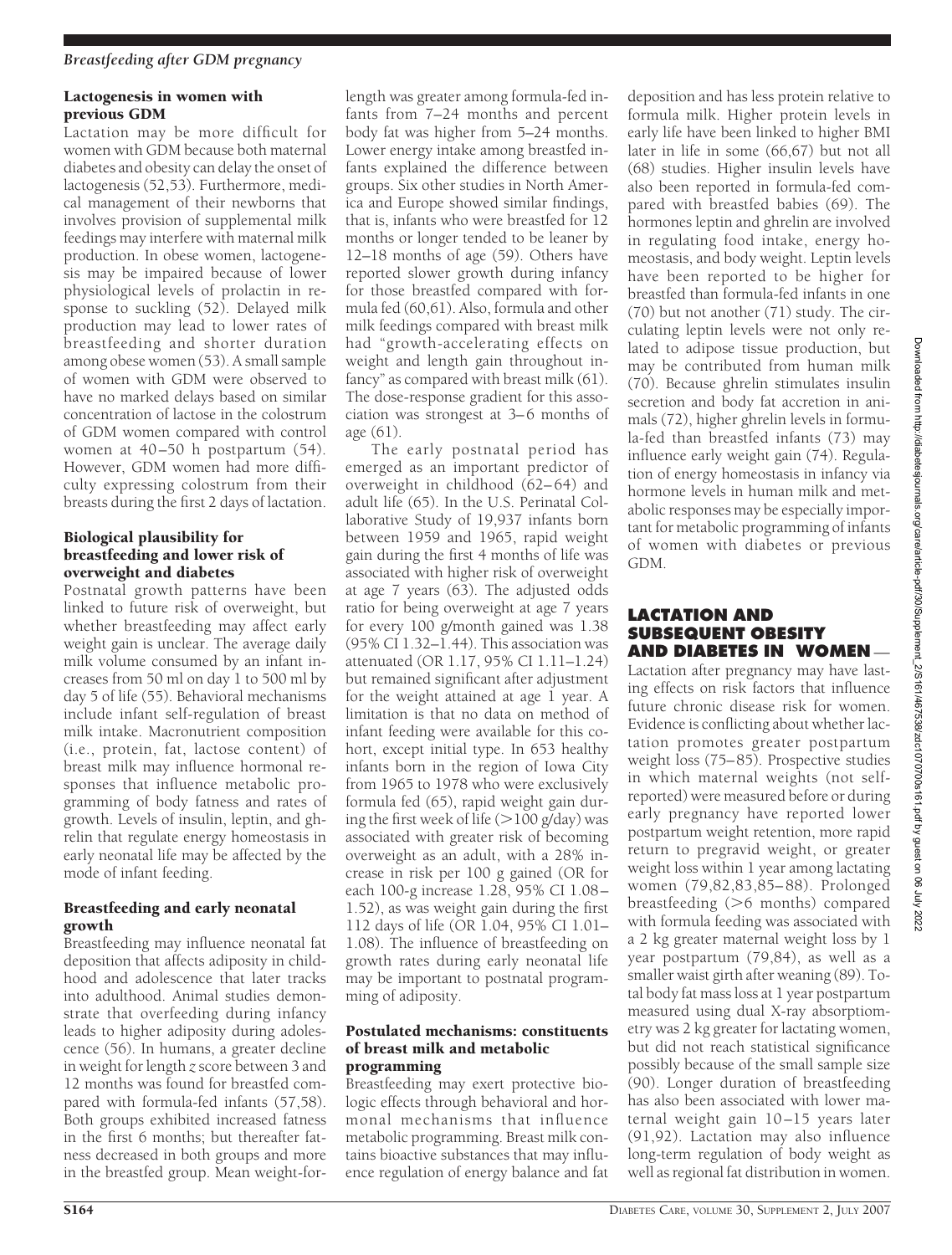#### Lactation: immediate and postweaning effects on maternal metabolic parameters

Maternal postpartum glucose tolerance is enhanced in lactating women with recent GDM. Yet, it is uncertain whether lactation reduces risk of type 2 diabetes in women with previous GDM. Lactation markedly alters maternal fuel metabolism and increases energy expenditure by 15– 25% (93,94). The 400 –500 kcal/day required for milk production during the first 6 months by exclusively breastfeeding women is derived from maternal dietary intake, with an additional 170 kcal/ day mobilized from fat stores, and/or decreased physical activity (55,94,95). About 50 g/day glucose is diverted for lactogenesis (the process of milk synthesis and secretion) via non–insulin-mediated pathways of uptake by the mammary gland (94). Thus, lactating women exhibit lower blood glucose and insulin concentrations along with higher rates of glucose production and lipolysis compared with nonlactating women (96).

In women with recent GDM, results of a frequently sampled intravenous glucose tolerance test showed that lactating  $(n = 14)$  versus nonlactating  $(n = 12)$ women had greater  $\beta$ -cell compensation for insulin resistance (97). Basal and glu- $\csc$ -stimulated  $\beta$ -cell secretory activity in response to a standardized glucose load was lower for lactating women than for nonlactating women (98). Greater non– insulin-mediated use of glucose for milk production may theoretically reduce the load on the  $\beta$ -cells and thereby delay or prevent the progression to type 2 diabetes. Whether prolonged exclusive breastfeeding by women with GDM has postweaning effects on glucose tolerance and insulin sensitivity has not been examined.

Few studies have examined breastfeeding and postpartum glucose tolerance in women with previous GDM. Of 28 studies cited in a published review (99) and four subsequent studies (100 –103) evaluating predictors of type 2 diabetes after GDM, only four specifically examined lactation (104 –107). The definition of lactation in these studies was limited to "any" versus "none" at a single point in time (104 –107), and few other postpartum behaviors were examined. Lactation has immediate beneficial effects on glucose tolerance, although evidence for lasting effects is more limited and inconclusive (104 –107). In a cross-sectional study of Latinas with previous GDM attending family planning clinics, lactating

women had a lower total area under the glucose tolerance curve and lower fasting serum glucose after controlling for BMI, maternal age, and insulin use during pregnancy (104). In this study, prevalence of type 2 diabetes for lactating women at 4-12 weeks postpartum was half that of nonlactating women (104). Other studies in the same clinic population report inconsistent findings. In 122 Latinas with normal fasting glucose and no insulin use during GDM pregnancy, those diagnosed with diabetes within 6 months postpartum were less likely to have breastfed (42%) than those with normal glucose tolerance (71%) (106). The same investigators found that lactation status (yes versus no) at 11–26 months postpartum did not influence diagnosis of type 2 diabetes in 91 Latinas with recent GDM (107). Lastly, a retrospective study of Latinas attending family planning clinics and tested via an oral glucose tolerance test at variable intervals found no association between lactation status at 4 –16 weeks postpartum (yes versus no) and subsequent development of type 2 diabetes within 5 years (105).

Two studies examined the cumulative effects of lactation on future glucose tolerance among women in the general population. In a sample of 67 Brazilian women, increasing duration of lactation (weighted score) was inversely associated with the area under the insulin curve at 12–18 months postpartum independent of body adiposity (108). The Nurses' Health Study reported that increasing duration of lactation was associated with reduced risk of type 2 diabetes, with each additional year decreasing the risk by 15% among women in general. These effects were independent of current BMI and other risk factors, and risk reductions were stronger with exclusive breastfeeding (2). The retrospective analysis stratified by GDM status showed no association between lactation and risk of type 2 diabetes (2). These findings are based on over 150,000 nurses with several years of follow-up, but limitations include the retrospective assessment of lactation, lack of standardized time intervals for screening of type 2 diabetes, classification of diabetes and GDM status by self-report, and differences in rates of GDM screening by age.

Studies have generally used crosssectional measures of lactation (current status at screening, ever versus never) and variable timing for assessment of glucose tolerance. They also lack data on maternal postpartum behaviors (dietary intake, physical activity). Whether breastfeeding delays or prevents the onset of type 2 diabetes in women with a history of GDM remains unknown, and prospective population-based studies are needed.

# **SUMMARY AND FUTURE RESEARCH DIRECTIONS** — Since

1986, the American Diabetes Association has recommended that women with GDM should be encouraged to breastfeed (109,110). Recommendations from the Fourth International Workshop-Conference on Gestational Diabetes Mellitus encouraged women to breastfeed, although data demonstrating efficacy were lacking (111). In the general population, breastfeeding is associated with a reduced risk of the offspring being overweight later in life by 20–50% across the age spectrum, from preschool children to adults. There is a dose-response gradient with increasing duration of breastfeeding and lowest risk with prolonged exclusive breastfeeding. This association may vary by maternal attributes such as pregravid obesity, smoking, diabetes during pregnancy, and race/ethnicity. Because randomization to breastfeeding versus formula is not desirable or ethical, the causal link is not definitive.

Among the offspring of women with GDM, evidence is inconclusive as to whether breastfeeding reduces their risk of overweight, obesity, and type 2 diabetes. Findings in Pima Indians suggest that lower rates of type 2 diabetes may occur in the offspring of both women with and without diabetes during pregnancy who were breastfed. Whether breastfeeding reduces risk of overweight in the offspring of GDM women is uncertain. Evidence that early neonatal intake of breast milk from women with diabetes during pregnancy adversely affects child growth requires confirmation as well as control for intrauterine influences on postnatal growth.

In women with a history of GDM, lactation has immediate favorable effects on glucose tolerance, but some data show that there are lasting post-weaning effects on maternal metabolic profiles (112). Maternal obesity, central adiposity, and weight gain subsequent to GDM pregnancy are strong predictors of type 2 diabetes in women several years later. Few data are available on the effects of lactation on these risk factors for type 2 diabetes among women with GDM and,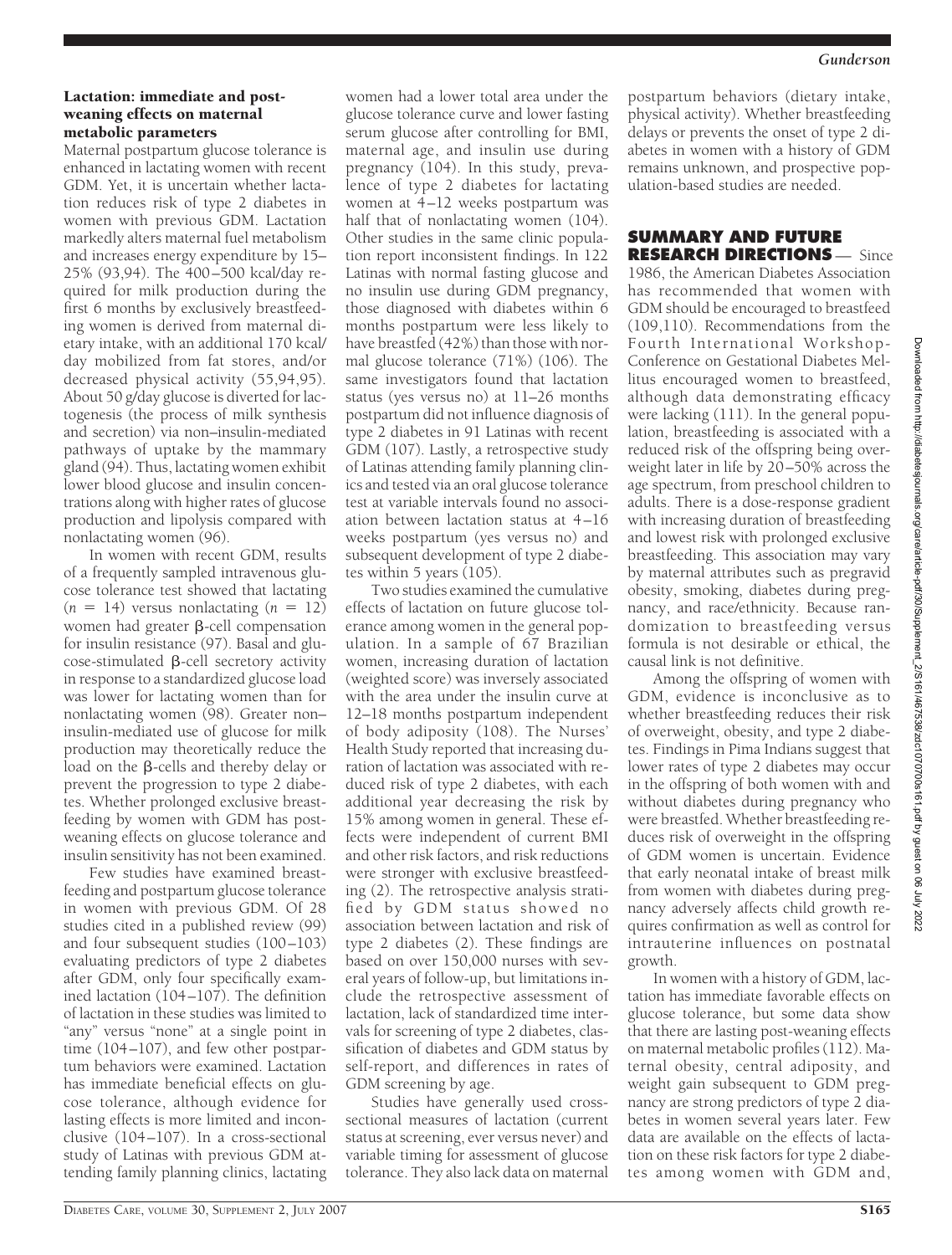# *Breastfeeding after GDM pregnancy*

specifically, the effects of prolonged exclusive breastfeeding.

Prospective studies of women with GDM and their offspring are needed to evaluate whether breastfeeding *1*) leads to metabolic "programming" in early infancy after accounting for intrauterine exposures, *2*) prevents overweight and diabetes later in life among the offspring, *3*) reduces postpartum weight retention and/or central adiposity in women, and *4*) preserves maternal glucose tolerance to delay or prevent type 2 diabetes among women with previous GDM. More research is also needed to evaluate the influence of breast milk constituents as they relate to early infant growth patterns and future development of obesity and type 2 diabetes in the offspring.

**Acknowledgments**— This work was supported by Career Development Award Grant 2 K01 DK059944 from the National Institute of Diabetes, Digestive, and Kidney Diseases (NIDDK) and a Research Award from the American Diabetes Association.

Comments from Kathryn G. Dewey, PhD, Professor, University of California, Davis, were very helpful in preparing this manuscript.

#### **References**

- 1. Collaborative Group on Hormonal Factors in Breast Cancer: Breast cancer and breastfeeding: collaborative reanalysis of individual data from 47 epidemiological studies in 30 countries, including 50302 women with breast cancer and 96973 women without the disease. *Lancet* 360: 187–195, 2002
- 2. Stuebe AM, Rich-Edwards JW, Willett WC, Manson JE, Michels KB: Duration of lactation and incidence of type 2 diabetes. *JAMA* 294:2601–2610, 2005
- 3. Grummer-Strawn LM, Mei Z: Does breastfeeding protect against pediatric overweight? Analysis of longitudinal data from the Centers for Disease Control and Prevention Pediatric Nutrition Surveillance System. *Pediatrics* 113:e81– e86, 2004
- 4. Arenz S, von Kries R: Protective effect of breastfeeding against obesity in childhood: can a meta-analysis of observational studies help to validate the hypothesis? *Adv Exp Med Biol* 569:40 – 48, 2005
- 5. Ravelli AC, van der Meulen JH, Osmond C, Barker DJ, Bleker OP: Infant feeding and adult glucose tolerance, lipid profile, blood pressure, and obesity. *Arch Dis Child* 82:248 –252, 2000
- 6. Rich-Edwards JW, Stampfer MJ, Manson JE, Rosner B, Hu FB, Michels KB, Willett WC: Breastfeeding during infancy and

the risk of cardiovascular disease in adulthood. *Epidemiology* 15:550 –556, 2004

- 7. Pettitt DJ, Forman MR, Hanson RL, Knowler WC, Bennett PH: Breastfeeding and incidence of non-insulin-dependent diabetes mellitus in Pima Indians. *Lancet* 350:166 –168, 1997
- 8. Lucas A, Fewtrell MS, Cole TJ: Fetal origins of adult disease: the hypothesis revisited. *BMJ* 319:245–249, 1999
- 9. Barker DJ, Eriksson JG, Forsen T, Osmond C: Fetal origins of adult disease: strength of effects and biological basis. *Int J Epidemiol* 31:1235–1239, 2002
- 10. Dewey KG: Is breastfeeding protective against child obesity? *J Hum Lact* 19:9 – 18, 2003
- 11. Arenz S, Ruckerl R, Koletzko B, von Kries R: Breast-feeding and childhood obesity: a systematic review. *Int J Obes Relat Metab Disord* 28:1247–1256, 2004
- 12. Owen CG, Martin RM, Whincup PH, Smith GD, Cook DG: Effect of infant feeding on the risk of obesity across the life course: a quantitative review of published evidence. *Pediatrics* 115:1367– 1377, 2005
- 13. Harder T, Bergmann R, Kallischnigg G, Plagemann A: Duration of breastfeeding and risk of overweight: a meta-analysis. *Am J Epidemiol* 162:397– 403, 2005
- 14. Whitaker RC, Dietz WH: Role of the prenatal environment in the development of obesity. *J Pediatr* 132:768 –776, 1998
- 15. Pettitt DJ, Nelson RG, Saad MF, Bennett PH, Knowler WC: Diabetes and obesity in the offspring of Pima Indian women with diabetes during pregnancy. *Diabetes Care* 16:310 –314, 1993
- 16. Plagemann A, Harder T, Kohlhoff R, Rohde W, Dorner G: Overweight and obesity in infants of mothers with longterm insulin-dependent diabetes or gestational diabetes. *Int J Obes Relat Metab Disord* 21:451– 456, 1997
- 17. Gillman MW, Rifas-Shiman S, Berkey CS, Field AE, Colditz GA: Maternal gestational diabetes, birth weight, and adolescent obesity. *Pediatrics* 111:e221– e226, 2003
- 18. Schaefer-Graf UM, Pawliczak J, Passow D, Hartmann R, Rossi R, Buhrer C, Harder T, Plagemann A, Vetter K, Kordonouri O: Birth weight and parental BMI predict overweight in children from mothers with gestational diabetes. *Diabetes Care* 28:1745–1750, 2005
- 19. Whitaker RC, Pepe MS, Seidel KD, Wright JA, Knopp RH: Gestational diabetes and the risk of offspring obesity. *Pediatrics* 101:E9, 1998
- 20. Gartner LM, Morton J, Lawrence RA, Naylor AJ, O'Hare D, Schanler RJ, Eidelman AI: Breastfeeding and the use of human milk. *Pediatrics* 115:496 –506, 2005
- 21. Institute of Medicine: *Nutrition During*

*Lactation.* Washington, DC, National Academy Press, 1991

- 22. Ryan AS, Wenjun Z, Acosta A: Breastfeeding continues to increase into the new millennium. *Pediatrics* 110:1103– 1109, 2002
- 23. Li R, Darling N, Maurice E, Barker L, Grummer-Strawn LM: Breastfeeding rates in the United States by characteristics of the child, mother, or family: the 2002 National Immunization Survey. *Pediatrics* 115:e31– e37, 2005
- 24. Troiano RP, Flegal KM: Overweight children and adolescents: description, epidemiology, and demographics. *Pediatrics* 101:497–504, 1998
- 25. Hedley AA, Ogden CL, Johnson CL, Carroll MD, Curtin LR, Flegal KM: Prevalence of overweight and obesity among US children, adolescents, and adults, 1999 –2002. *JAMA* 291:2847–2850, 2004
- 26. Serdula MK, Ivery D, Coates RJ, Freedman DS, Williamson DF, Byers T: Do obese children become obese adults? A review of the literature. *Prev Med* 22: 167–177, 1993
- 27. Whitaker RC, Wright JA, Pepe MS, Seidel KD, Dietz WH: Predicting obesity in young adulthood from childhood and parental obesity. *N Engl J Med* 337:869 – 873, 1997
- 28. Monteiro PO, Victora CG: Rapid growth in infancy and childhood and obesity in later life: a systematic review. *Obes Rev* 6:143–154, 2005
- 29. Forsen T, Eriksson J, Tuomilehto J, Reunanen A, Osmond C, Barker D: The fetal and childhood growth of persons who develop type 2 diabetes. *Ann Intern Med* 133:176 –182, 2000
- 30. Dietz WH: Health consequences of obesity in youth: childhood predictors of adult disease. *Pediatrics* 101:518 –525, 1998
- 31. Bogen DL, Hanusa BH, Whitaker RC: The effect of breast-feeding with and without formula use on the risk of obesity at 4 years of age. *Obes Res* 12:1527– 1535, 2004
- 32. Nelson MC, Gordon-Larsen P, Adair LS: Are adolescents who were breast-fed less likely to be overweight? Analyses of sibling pairs to reduce confounding. *Epidemiology* 16:247–253, 2005
- 33. Li C, Kaur H, Choi WS, Huang TT, Lee RE, Ahluwalia JS: Additive interactions of maternal prepregnancy BMI and breast-feeding on childhood overweight. *Obes Res* 13:362–371, 2005
- 34. Kvaavik E, Tell GS, Klepp KI: Surveys of Norwegian youth indicated that breast feeding reduced subsequent risk of obesity. *J Clin Epidemiol* 58:849 – 855, 2005
- 35. Reilly JJ, Armstrong J, Dorosty AR, Emmett PM, Ness A, Rogers I, Steer C, Sherriff A: Early life risk factors for obesity in childhood: cohort study. *BMJ* 330:1357,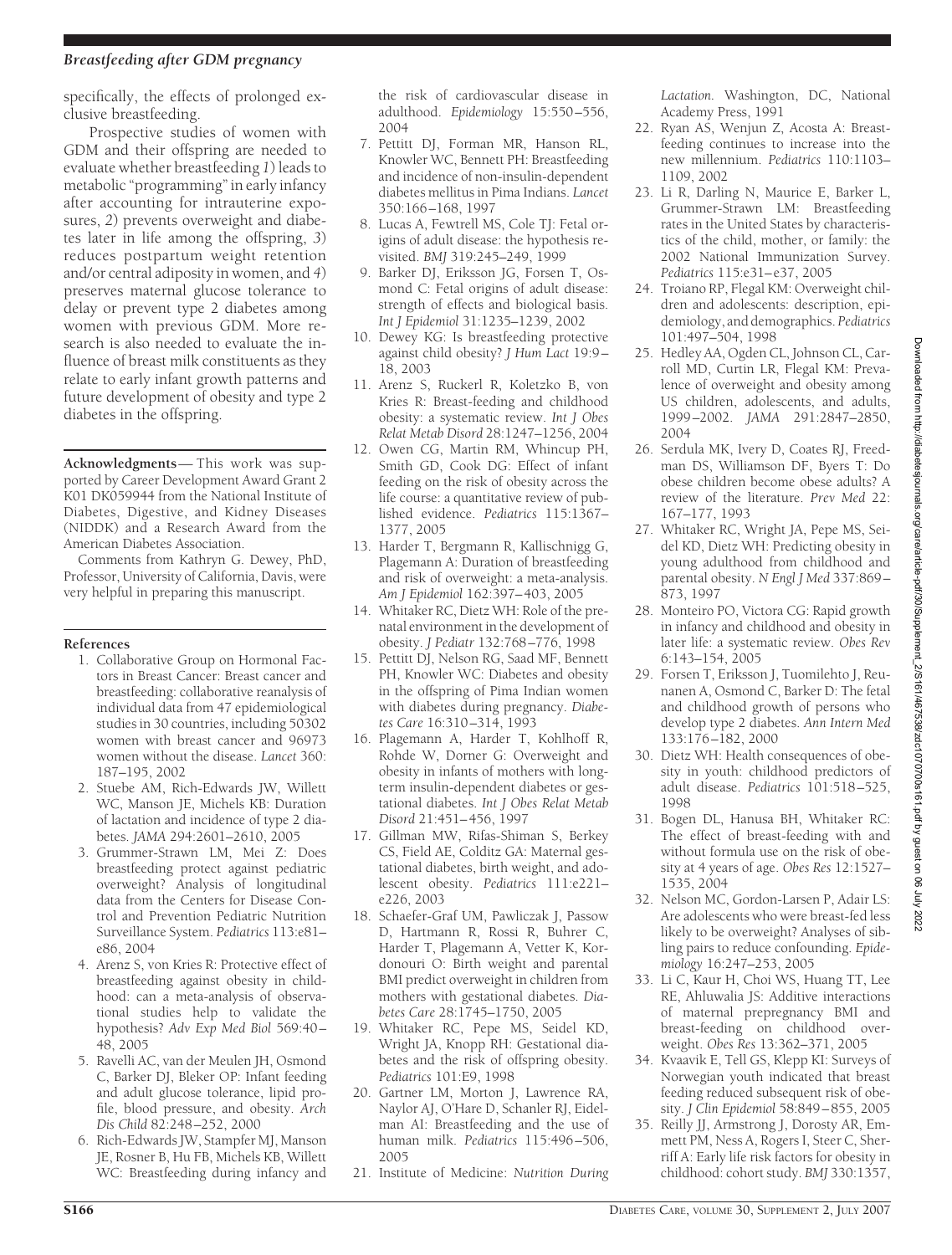2005

- 36. Burke V, Beilin LJ, Simmer K, Oddy WH, Blake KV, Doherty D, Kendall GE, Newnham JP, Landau LI, Stanley FJ: Breastfeeding and overweight: longitudinal analysis in an Australian birth cohort. *J Pediatr* 147:56 – 61, 2005
- 37. Victora CG, Barros F, Lima RC, Horta BL, Wells J: Anthropometry and body composition of 18 year old men according to duration of breast feeding: birth cohort study from Brazil. *BMJ* 327:901, 2003
- 38. Bergmann KE, Bergmann RL, von Kries R, Bohm O, Richter R, Dudenhausen JW, Wahn U: Early determinants of childhood overweight and adiposity in a birth cohort study: role of breast-feeding. *Int J Obes Relat Metab Disord* 27:162–172, 2003
- 39. Li L, Parsons TJ, Power C: Breast feeding and obesity in childhood: cross sectional study. *BMJ* 327:904 –905, 2003
- 40. Whitaker RC: Predicting preschooler obesity at birth: the role of maternal obesity in early pregnancy. *Pediatrics* 114: e29 – e36, 2004
- 41. Kramer MS, Guo T, Platt RW, Shapiro S, Collet JP, Chalmers B, Hodnett E, Sevkovskaya Z, Dzikovich I, Vanilovich I: Breastfeeding and infant growth: biology or bias? *Pediatrics* 110:343–347, 2002
- 42. Virtanen SM, Rasanen L, Ylonen K, Aro A, Clayton D, Langholz B, Pitkaniemi J, Savilahti E, Lounamaa R, Tuomilehto J: Early introduction of dairy products associated with increased risk of IDDM in Finnish children: the Childhood in Diabetes in Finland Study Group. *Diabetes* 42:1786 –1790, 1993
- 43. Virtanen SM, Knip M: Nutritional risk predictors of beta cell autoimmunity and type 1 diabetes at a young age. *Am J Clin Nutr* 78:1053–1067, 2003
- 44. Touger L, Looker HC, Krakoff J, Lindsay RS, Cook V, Knowler WC: Early growth in offspring of diabetic mothers. *Diabetes Care* 28:585–589, 2005
- 45. Silverman BL, Rizzo TA, Cho NH, Metzger BE: Long-term effects of the intrauterine environment: the Northwestern University Diabetes in Pregnancy Center. *Diabetes Care* 21 (Suppl. 2): B142–B149, 1998
- 46. Plagemann A, Harder T, Franke K, Kohlhoff R: Long-term impact of neonatal breast-feeding on body weight and glucose tolerance in children of diabetic mothers. *Diabetes Care* 25:16 –22, 2002
- 47. Rodekamp E, Harder T, Kohlhoff R, Franke K, Dudenhausen JW, Plagemann A: Long-term impact of breast-feeding on body weight and glucose tolerance in children of diabetic mothers: role of the late neonatal period and early infancy. *Diabetes Care* 28:1457–1462, 2005
- 48. Mayer-Davis EJ, Rifas-Shiman SL, Hu F, Colditz G, Gilman M: Breast feeding and

risk for childhood obesity: does diabetes or obesity status matter? *Pediatr Res* 58: 1027–1028, 2005

- 49. Schaefer-Graf UM, Hartmann R, Pawliczak J, Passow D, Abou-Dakn M, Vetter K, Kordonouri O: Association of breastfeeding and early childhood overweight in children from mothers with gestational diabetes mellitus. *Diabetes Care* 29:1105–1107, 2006
- 50. Pettitt DJ, Knowler WC: Long-term effects of the intrauterine environment, birth weight, and breast-feeding in Pima Indians. *Diabetes Care* 21 (Suppl. 2): B138 –B141, 1998
- 51. Young TK, Martens PJ, Taback SP, Sellers EA, Dean HJ, Cheang M, Flett B: Type 2 diabetes mellitus in children: prenatal and early infancy risk factors among native Canadians. *Arch Pediatr Adolesc Med* 156:651– 655, 2002
- 52. Rasmussen KM, Kjolhede CL: Prepregnant overweight and obesity diminish the prolactin response to suckling in the first week postpartum. *Pediatrics* 113: e465– e471, 2004
- 53. Donath SM, Amir LH: Does maternal obesity adversely affect breastfeeding initiation and duration? *Breastfeed Rev* 8:29 –33, 2000
- 54. Hartmann P, Cregan M: Lactogenesis and the effects of insulin-dependent diabetes mellitus and prematurity. *J Nutr* 131:3016S–3020S, 2001
- 55. Picciano MF: Pregnancy and lactation: physiological adjustments, nutritional requirements and the role of dietary supplements. *J Nutr* 133:1997S–2002S, 2003
- 56. Lewis DS, Bertrand HA, McMahan CA, McGill HC Jr, Carey KD, Masoro EJ: Preweaning food intake influences the adiposity of young adult baboons. *J Clin Invest* 78:899 –905, 1986
- 57. Dewey KG, Heinig MJ, Nommsen LA, Peerson JM, Lonnerdal B: Breast-fed infants are leaner than formula-fed infants at 1 y of age: the DARLING study. *Am J Clin Nutr* 57:140 –145, 1993
- 58. Dewey KG, Heinig MJ, Nommsen LA, Peerson JM, Lonnerdal B: Growth of breast-fed and formula-fed infants from 0 to 18 months: the DARLING Study. *Pediatrics* 89:1035–1041, 1992
- 59. Dewey KG, Peerson JM, Brown KH, Krebs NF, Michaelsen KF, Persson LA, Salmenpera L, Whitehead RG, Yeung DL: Growth of breast-fed infants deviates from current reference data: a pooled analysis of US, Canadian, and European data sets: World Health Organization Working Group on Infant Growth. *Pediatrics* 96:495–503, 1995
- 60. Ong KK, Preece MA, Emmett PM, Ahmed ML, Dunger DB: Size at birth and early childhood growth in relation to maternal smoking, parity and infant breast-feeding: longitudinal birth cohort

study and analysis. *Pediatr Res* 52:863– 867, 2002

- 61. Kramer MS, Guo T, Platt RW, Vanilovich I, Sevkovskaya Z, Dzikovich I, Michaelsen KF, Dewey K: Feeding effects on growth during infancy. *J Pediatr* 145:600 – 605, 2004
- 62. Ong KK, Ahmed ML, Emmett PM, Preece MA, Dunger DB: Association between postnatal catch-up growth and obesity in childhood: prospective cohort study. *BMJ* 320:967–971, 2000
- 63. Stettler N, Zemel BS, Kumanyika S, Stallings VA: Infant weight gain and childhood overweight status in a multicenter, cohort study. *Pediatrics* 109:194 –199, 2002
- 64. Cameron N, Pettifor J, de Wet T, Norris S: The relationship of rapid weight gain in infancy to obesity and skeletal maturity in childhood. *Obes Res* 11:457– 460, 2003
- 65. Stettler N, Stallings VA, Troxel AB, Zhao J, Schinnar R, Nelson SE, Ziegler EE, Strom BL: Weight gain in the first week of life and overweight in adulthood: a cohort study of European American subjects fed infant formula. *Circulation* 111: 1897–1903, 2005
- 66. Rolland-Cachera MF, Deheeger M, Akrout M, Bellisle F: Influence of macronutrients on adiposity development: a follow up study of nutrition and growth from 10 months to 8 years of age. *Int J Obes Relat Metab Disord* 19:573–578, 1995
- 67. Koletzko B, Broekaert I, Demmelmair H, Franke J, Hannibal I, Oberle D, Schiess S, Baumann BT, Verwied-Jorky S: Protein intake in the first year of life: a risk factor for later obesity? The E.U. childhood obesity project. *Adv Exp Med Biol* 569:69 –79, 2005
- 68. Dorosty AR, Emmett PM, Cowin S, Reilly JJ: Factors associated with early adiposity rebound: ALSPAC Study Team. *Pediatrics* 105:1115–1118, 2000
- 69. Lucas A, Boyes S, Bloom SR, Aynsley-Green A: Metabolic and endocrine responses to a milk feed in six-day-old term infants: differences between breast and cow's milk formula feeding. *Acta Paediatr Scand* 70:195–200, 1981
- 70. Savino F, Nanni GE, Maccario S, Costamagna M, Oggero R, Silvestro L: Breastfed infants have higher leptin values than formula-fed infants in the first four months of life. *J Pediatr Endocrinol Metab* 17:1527–1532, 2004
- 71. Lonnerdal B, Havel PJ: Serum leptin concentrations in infants: effects of diet, sex, and adiposity. *Am J Clin Nutr* 72: 484 – 489, 2000
- 72. TschopM,SmileyDL,HeimanML:Ghrelin induces adiposity in rodents. *Nature* 407:908 –913, 2000
- 73. Savino F, Fissore MF, Grassino EC, Nanni GE, Oggero R, Silvestro L: Ghre-